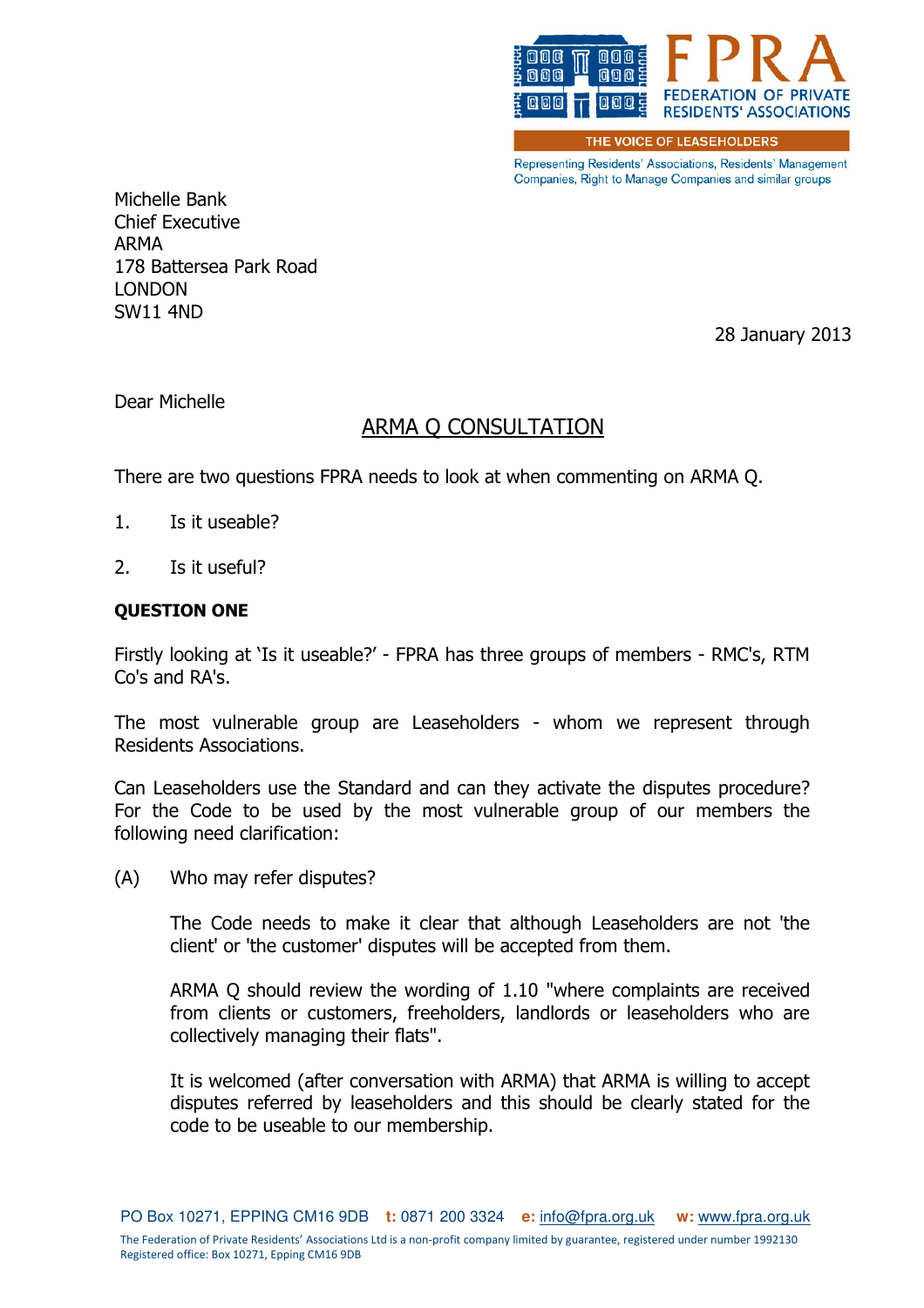(B) What is the Remit of the Agent?

The Agent steps into the shoes of the Freeholder and carries out all or some of their responsibilities under the lease depending on the terms of the contract.

Para 4.2.1, which involves monitoring of Residents Associations, does not come under the Landlord's responsibilities and could allow an agent to interfere in the running of a residents association particularly where there is a dispute. This is not in our members' interests.

ARMA should be encouraged to re-think their remit to the Agent of monitoring RAs.

(C) Financial Conduct - can ARMA clarify if the client's bank account will be available as a supporting document to accounts on request by a leaseholder?

Where there is a Statutory Trust for Leaseholders' funds, the Client may inspect the account - Can ARMA clarify, as the leaseholders are the beneficiaries under the Trust, that Leaseholders may inspect the Bank Account records as 'supporting documents' to the accounts as part of a S.21 request (see section 5 C).

## QUESTION TWO

Is the Code useful to our members?

#### General Comment

The code in general is useful if it provides a standard that can be monitored without going to Court or LVT so not involving our members in additional costs.

Comments here are in two sections:

(1)(A) Does it fulfil its purpose in terms of regulating ARMA Agents?

- (B) Can we suggest any amendments or additions which might help our members?
- (2)(A) Does the Code fulfil its purpose in terms of regulating ARMA Agents?

If an Agent is asked to leave ARMA it would have a more powerful effect if that was announced in the local press. Para 1.10 could be more effective if it were to state:

- (i) where decisions will be published; and
- (ii) how leaseholders might have access to transcripts of proceedings.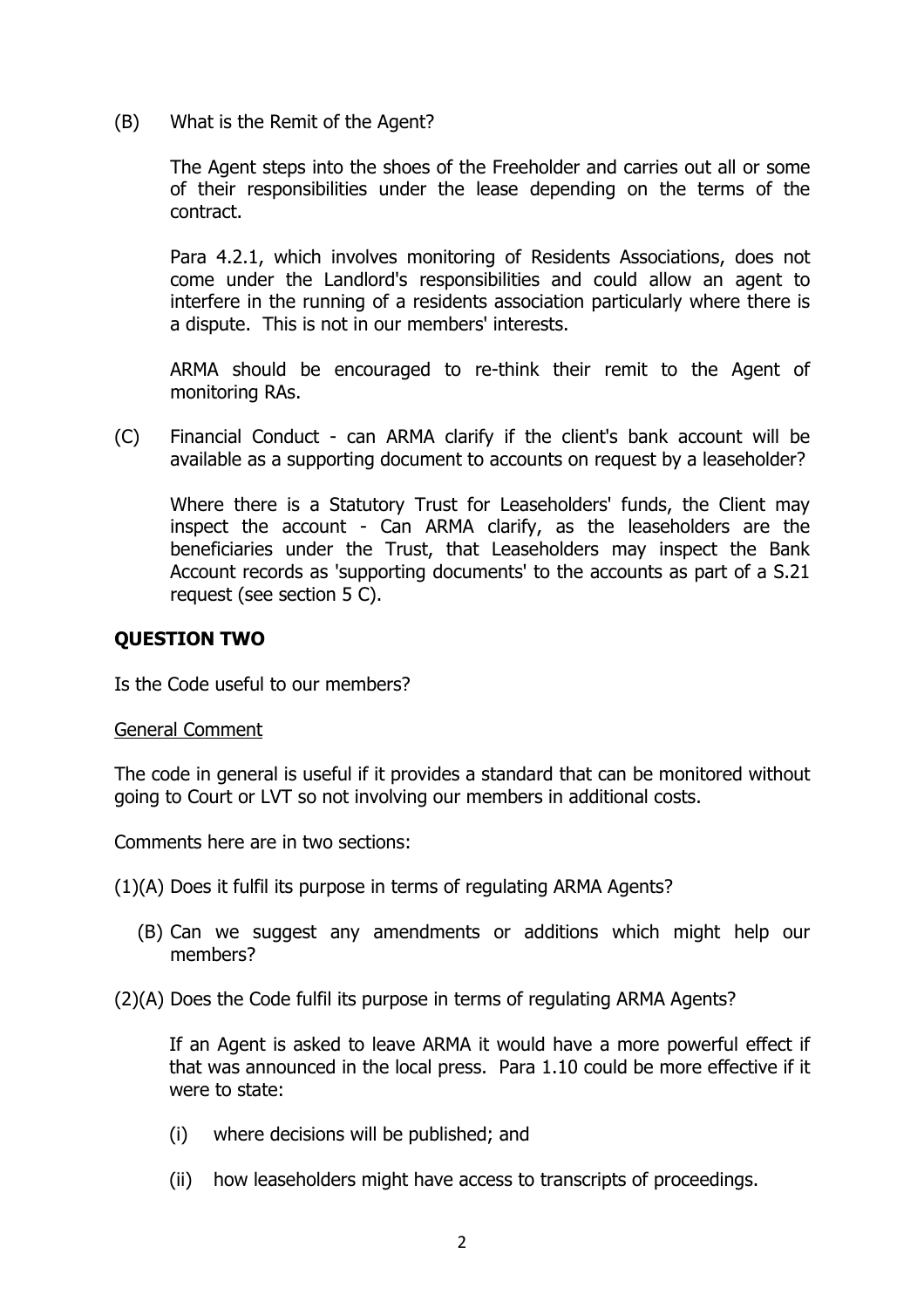- (B) Can we suggest any amendments or additions which might help our members?
	- (i) Consumer Charter 2.i could be enhanced if the Agent is required to have response times stated as part of their contract - see Code of Conduct for Property Factors Scotland para 2.5;
	- (ii) Consumer Charter 2.ix add in a 'designated Trust Account';
	- (iii) 3 Definitions define 'consumer' and 'customer' and ARMA agents responsibility to them;
	- (iv) 3 Instructing a managing agent see section j This is not in the interests of our members in that it allows the agent to interfere in Board matters. If an instruction is given by the Chair - that is the instruction - the Board of Directors deals with its own internal affairs. Suggest re-wording (j) to say the Agent should only take instruction from the designated representative(s) of the Client as named in the Contract;
	- (v) 4 Recognised Residents Associations comply with their right to nominate a contractor add 'and leaseholders';
	- (vi) Ref 4.3 (b) change 'and' to 'but' e.g. 'must ensure the lease terms are complied with BUT avoid imposing any restrictions that are not provided for within the Lease';
	- (vii) Ref 4.4b Agent should take reasonable steps to check the reliability of the relevant facts when dealing with reports of non-compliance with lease covenants from third parties. QUERY - definition of 'third parties'.

Add after 'reasonable steps' ...'where the freeholder is required under the lease' and 'obtain a prior indemnity as to costs from the complaining party where required under the lease';

(viii) Management Matters 6.1 Contractor Appointment and Administration:

Suggest adding:

The Agent should always use a contractor approved by the JCT for Minor Works. Major Works or 'home owner's contract' where works are less than £10,000(?). The Agent should not use the Contractors Contract unless it is a JCT Contract; and

 $(ix)$  Insurance - 6.4.1:

Add the Agent should always advise that the Client should insure only for those risks that the Client is responsible for under the Lease.